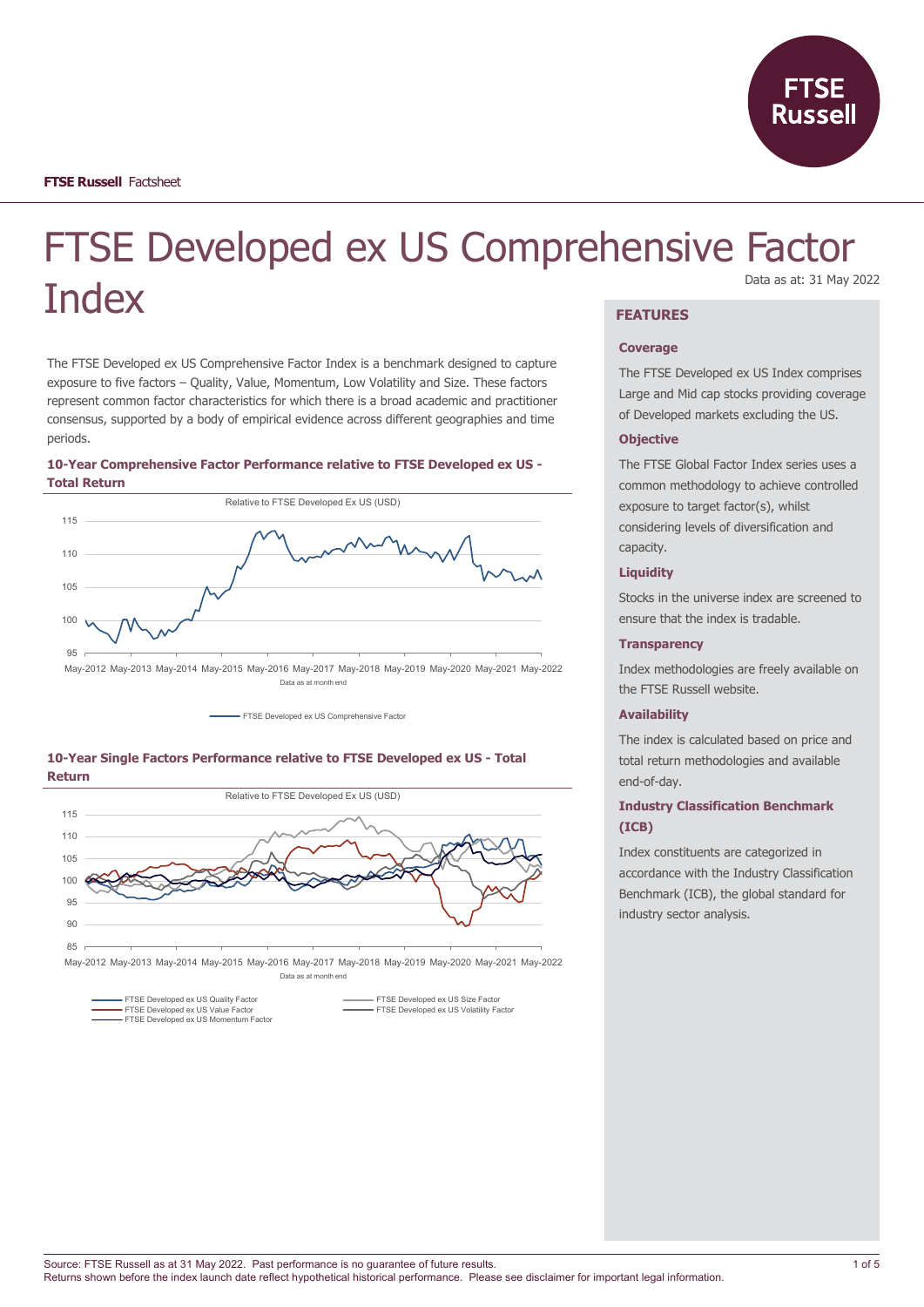### **Performance and Volatility - Total Return**

| Index (USD)                                  | Return % |         |            | Return pa %* |      | Volatility %** |     |     |      |      |      |
|----------------------------------------------|----------|---------|------------|--------------|------|----------------|-----|-----|------|------|------|
|                                              | 3M       | 6M      | <b>YTD</b> | <b>12M</b>   | 3YR  | 5YR            | 3YR | 5YR | 1YR  | 3YR  | 5YR  |
| FTSE Developed ex US Comprehensive<br>Factor | $-5.0$   | $-5.7$  | $-10.6$    | $-10.0$      | 19.9 | 25.3           | 6.2 | 4.6 | 13.3 | 18.8 | 14.7 |
| FTSE Developed ex US Quality Factor          | -6.4     | $-10.8$ | $-15.0$    | $-12.7$      | 26.8 | 33.0           | 8.2 | 5.9 | 15.2 | 18.9 | 14.8 |
| FTSE Developed ex US Size Factor             | $-5.2$   | $-6.6$  | $-10.3$    | $-13.8$      | 20.0 | 19.5           | 6.3 | 3.6 | 14.1 | 20.3 | 16.9 |
| FTSE Developed ex US Value Factor            | $-3.1$   | 1.1     | $-4.1$     | $-6.7$       | 25.6 | 24.1           | 7.9 | 4.4 | 14.4 | 22.9 | 17.9 |
| FTSE Developed ex US Volatility Factor       | $-3.8$   | $-3.4$  | $-8.8$     | $-5.8$       | 21.5 | 28.8           | 6.7 | 5.2 | 13.0 | 18.3 | 13.9 |
| FTSE Developed ex US Momentum<br>Factor      | $-3.3$   | $-5.3$  | $-10.1$    | $-7.7$       | 30.5 | 39.0           | 9.3 | 6.8 | 16.2 | 19.5 | 14.7 |
| FTSE Developed Ex US                         | $-4.5$   | $-5.7$  | $-10.3$    | $-9.7$       | 25.8 | 29.2           | 7.9 | 5.3 | 14.9 | 20.0 | 15.6 |

\* Compound annual returns measured over 3 and 5 years respectively \*\* Volatility – 1YR based on 12 months daily data. 3YR based on weekly data (Wednesday to Wednesday). 5YR based on monthly data

#### **Year-on-Year Performance - Total Return**

| Index % (USD)                                | 2012 | 2013 | 2014   | 2015   | 2016 | 2017 | 2018    | 2019 | 2020 | 2021 |
|----------------------------------------------|------|------|--------|--------|------|------|---------|------|------|------|
| FTSE Developed ex US<br>Comprehensive Factor | 18.2 | 21.0 | 2.0    | 4.1    | 2.6  | 28.3 | $-12.8$ | 19.4 | 8.9  | 10.1 |
| FTSE Developed ex US Quality<br>Factor       | 15.4 | 17.8 | $-1.0$ | $-1.3$ | 1.6  | 28.8 | $-12.3$ | 24.8 | 16.5 | 11.6 |
| FTSE Developed ex US Size<br>Factor          | 17.6 | 20.2 | $-2.6$ | 4.3    | 7.2  | 30.7 | $-15.7$ | 19.6 | 10.2 | 5.9  |
| FTSE Developed ex US Value<br>Factor         | 16.4 | 21.6 | $-4.3$ | $-2.9$ | 9.0  | 27.0 | $-15.8$ | 17.6 | 1.7  | 14.1 |
| FTSE Developed ex US Volatility<br>Factor    | 16.7 | 20.0 | $-0.3$ | $-1.9$ | 3.2  | 23.3 | $-10.9$ | 23.7 | 4.1  | 13.6 |
| FTSE Developed ex US<br>Momentum Factor      | 19.6 | 22.5 | $-5.1$ | $-0.3$ | 0.6  | 27.9 | $-13.8$ | 23.5 | 15.9 | 11.0 |
| FTSE Developed Ex US                         | 17.8 | 20.6 | $-4.0$ | $-1.9$ | 3.4  | 26.3 | $-14.1$ | 22.6 | 10.2 | 11.8 |

# **Return/Risk Ratio and Drawdown - Total Return**

| Index (USD)                                  | <b>Return/Risk Ratio</b> |     |     | Drawdown (%) |         |         |         |             |
|----------------------------------------------|--------------------------|-----|-----|--------------|---------|---------|---------|-------------|
|                                              | 1YR                      | 3YR | 5YR | <b>10YR</b>  | 1YR     | 3YR     | 5YR     | <b>10YR</b> |
| FTSE Developed ex US Comprehensive<br>Factor | $-0.7$                   | 0.3 | 0.3 | 0.7          | $-17.7$ | $-35.2$ | $-35.4$ | $-35.4$     |
| FTSE Developed ex US Quality Factor          | $-0.8$                   | 0.4 | 0.4 | 0.6          | $-22.4$ | $-32.5$ | $-32.5$ | $-32.5$     |
| FTSE Developed ex US Size Factor             | $-0.9$                   | 0.2 | 0.2 | 0.6          | $-20.4$ | $-37.8$ | $-40.6$ | $-40.6$     |
| FTSE Developed ex US Value Factor            | $-0.4$                   | 0.3 | 0.2 | 0.5          | $-14.7$ | $-39.2$ | $-43.6$ | $-43.6$     |
| FTSE Developed ex US Volatility Factor       | $-0.4$                   | 0.3 | 0.4 | 0.6          | $-14.5$ | $-33.2$ | $-33.2$ | $-33.2$     |
| FTSE Developed ex US Momentum Factor         | $-0.5$                   | 0.4 | 0.5 | 0.6          | $-17.4$ | $-32.7$ | $-32.7$ | $-32.7$     |
| FTSE Developed Ex US                         | $-0.6$                   | 0.3 | 0.3 | 0.6          | $-18.2$ | $-34.7$ | $-34.7$ | $-34.7$     |

Return/Risk Ratio – based on compound annual returns and volatility in Performance and Volatility table Drawdown - based on daily data

# **INFORMATION**

# **Index Universe**

FTSE Developed ex US

**Index Launch**

28 September 2015

#### **Base Date**

20 September 2013

**Base Value**

1000

## **Investability Screen**

Actual free float and liquidity screen applied to underlying

### **Index Calculation**

Index calculated end-of-day

## **End-of-Day Distribution**

Via FTP and email

### **Currency**

USD, EUR, GBP, JPY, AUD, Local

# **Review Dates**

Annually in September. Additional review in March for Momentum Factor indices.

#### **History**

Available from September 2001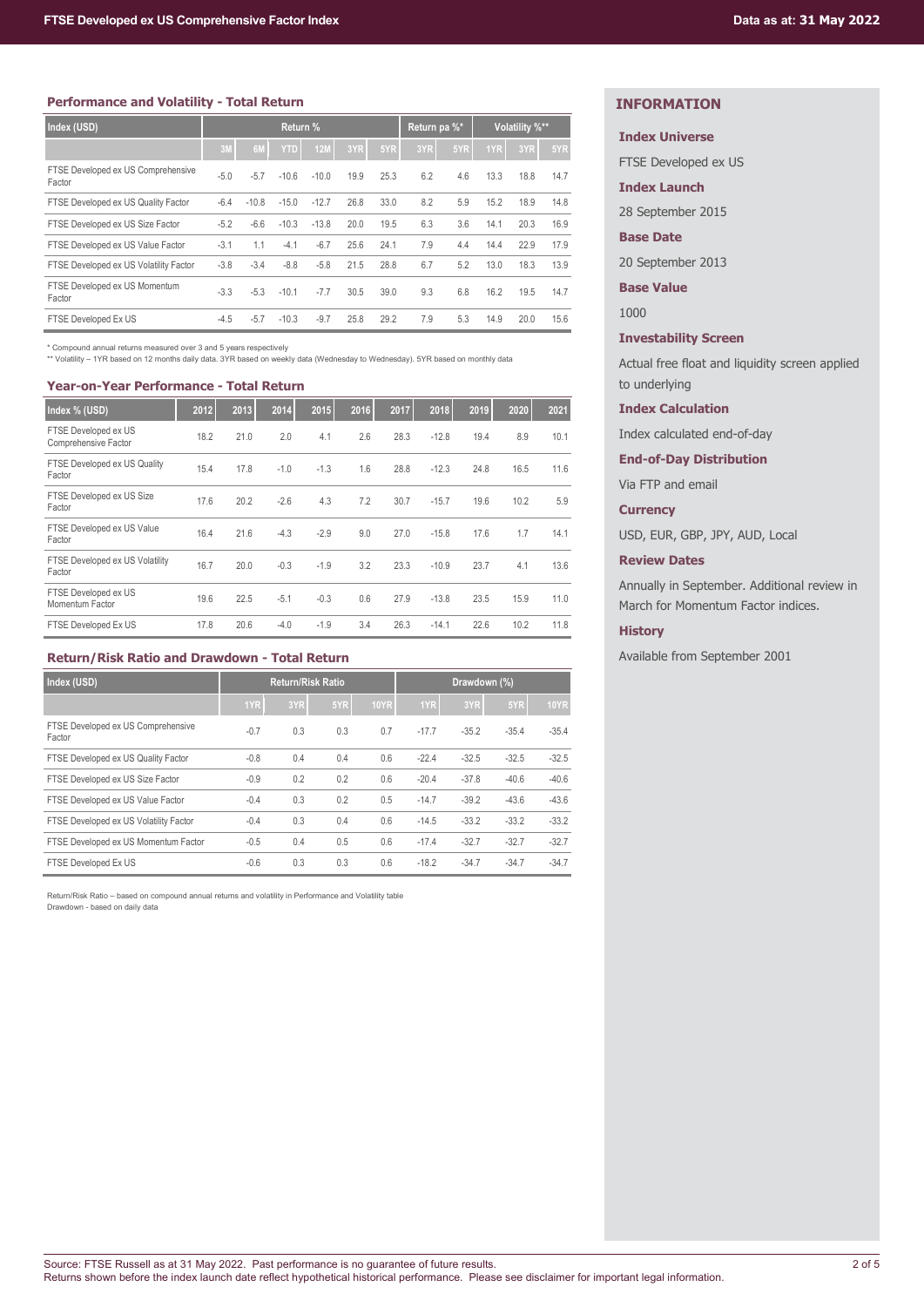# **Top 10 Constituents - Comprehensive Factor**

| <b>Constituent</b>  | Country   | <b>ICB Industry</b>        | FTSE Developed ex US Comprehensive<br>Factor (Wgt %) | FTSE Developed Ex US Diff %<br>(Wgt %) |      |
|---------------------|-----------|----------------------------|------------------------------------------------------|----------------------------------------|------|
| Segro               | UK        | <b>Real Estate</b>         | 0.86                                                 | 0.09                                   | 0.77 |
| Rio Tinto Ltd.      | Australia | <b>Basic Materials</b>     | 0.70                                                 | 0.16                                   | 0.54 |
| Sonic<br>Healthcare | Australia | <b>Health Care</b>         | 0.65                                                 | 0.07                                   | 0.59 |
| Imperial Brands UK  |           | Consumer<br><b>Staples</b> | 0.65                                                 | 0.11                                   | 0.53 |
| Tesco               | UK        | Consumer<br><b>Staples</b> | 0.63                                                 | 0.13                                   | 0.50 |
| Ampol               | Australia | Energy                     | 0.61                                                 | 0.03                                   | 0.58 |
| Metro Inc.          | Canada    | Consumer<br><b>Staples</b> | 0.51                                                 | 0.07                                   | 0.44 |
| Elia Group          | Belgium   | Utilities                  | 0.50                                                 | 0.03                                   | 0.47 |
| Canon               | Japan     | Technology                 | 0.47                                                 | 0.13                                   | 0.34 |
| Medibank<br>Private | Australia | Financials                 | 0.47                                                 | 0.03                                   | 0.43 |
| <b>Totals</b>       |           |                            | 6.05                                                 | 0.85                                   |      |

# **ICB Industry Breakdown - Comprehensive Factor**

|                 |                               | <b>FTSE Developed ex US</b><br><b>Comprehensive Factor</b> |        | <b>FTSE Developed Ex US</b> |        |         |
|-----------------|-------------------------------|------------------------------------------------------------|--------|-----------------------------|--------|---------|
| <b>ICB Code</b> | <b>CB Industry</b>            | No. of Cons                                                | Wgt %  | No. of Cons                 | Wgt %  | Diff %  |
| 10              | Technology                    | 76                                                         | 3.43   | 125                         | 8.97   | $-5.53$ |
| 15              | Telecommunications            | 46                                                         | 5.93   | 52                          | 3.48   | 2.45    |
| 20              | <b>Health Care</b>            | 82                                                         | 4.94   | 120                         | 11.42  | $-6.48$ |
| 30              | Financials                    | 181                                                        | 11.89  | 219                         | 19.22  | $-7.33$ |
| 35              | <b>Real Estate</b>            | 97                                                         | 8.21   | 116                         | 2.97   | 5.25    |
| 40              | <b>Consumer Discretionary</b> | 185                                                        | 9.97   | 274                         | 13.01  | $-3.05$ |
| 45              | <b>Consumer Staples</b>       | 119                                                        | 12.29  | 132                         | 8.24   | 4.05    |
| 50              | Industrials                   | 281                                                        | 20.91  | 332                         | 15.53  | 5.38    |
| 55              | <b>Basic Materials</b>        | 106                                                        | 10.11  | 124                         | 7.63   | 2.48    |
| 60              | Energy                        | 34                                                         | 3.88   | 42                          | 6.17   | $-2.29$ |
| 65              | <b>Utilities</b>              | 60                                                         | 8.44   | 66                          | 3.37   | 5.07    |
| <b>Totals</b>   |                               | 1267                                                       | 100.00 | 1602                        | 100.00 |         |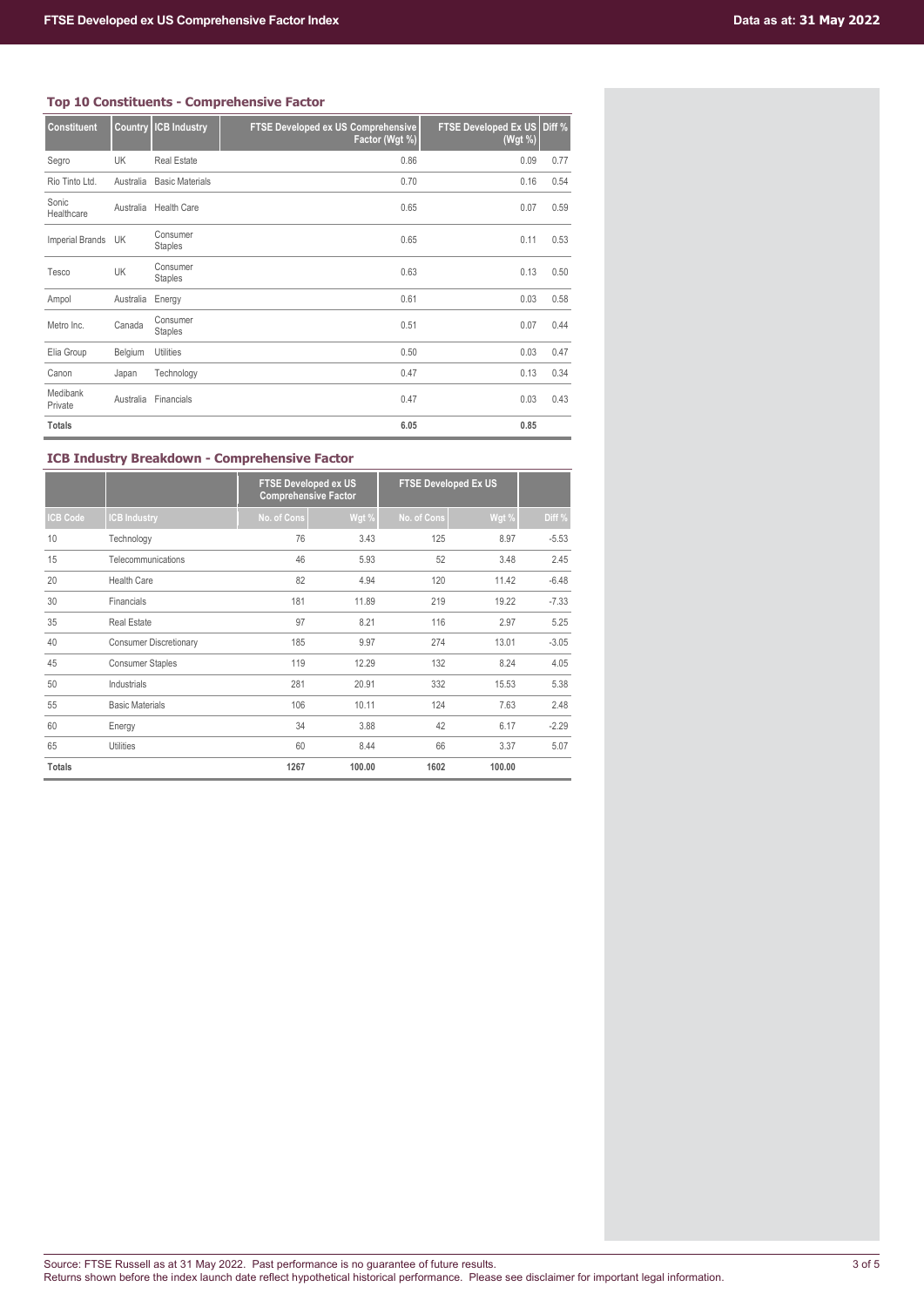# **Country Breakdown - Comprehensive Factor**

|               | <b>FTSE Developed ex US</b><br><b>Comprehensive Factor</b> |        |                | <b>FTSE Developed Ex US</b> |         |  |
|---------------|------------------------------------------------------------|--------|----------------|-----------------------------|---------|--|
| Country       | No. of Cons                                                | Wgt %  | No. of Cons    | Wgt %                       | Diff%   |  |
| Australia     | 96                                                         | 13.80  | 111            | 7.30                        | 6.51    |  |
| Austria       | $\overline{7}$                                             | 0.33   | $\overline{7}$ | 0.18                        | 0.15    |  |
| Belgium       | 15                                                         | 1.73   | 16             | 0.82                        | 0.91    |  |
| Canada        | 46                                                         | 5.72   | 51             | 9.28                        | $-3.56$ |  |
| Denmark       | 18                                                         | 1.11   | 21             | 2.11                        | $-1.00$ |  |
| Finland       | 17                                                         | 2.18   | 17             | 1.11                        | 1.07    |  |
| France        | 59                                                         | 3.97   | 78             | 8.82                        | $-4.84$ |  |
| Germany       | 67                                                         | 4.18   | 85             | 6.81                        | $-2.63$ |  |
| Hong Kong     | 50                                                         | 2.57   | 90             | 2.78                        | $-0.21$ |  |
| Ireland       | 3                                                          | 0.23   | $\overline{4}$ | 0.17                        | 0.06    |  |
| Israel        | 36                                                         | 2.58   | 42             | 0.63                        | 1.94    |  |
| Italy         | 37                                                         | 2.14   | 38             | 2.11                        | 0.02    |  |
| Japan         | 414                                                        | 23.82  | 507            | 20.28                       | 3.54    |  |
| Korea         | 94                                                         | 4.46   | 161            | 4.81                        | $-0.35$ |  |
| Netherlands   | 23                                                         | 2.23   | 30             | 3.45                        | $-1.22$ |  |
| New Zealand   | 13                                                         | 1.28   | 15             | 0.27                        | 1.02    |  |
| Norway        | 13                                                         | 1.19   | 17             | 0.71                        | 0.47    |  |
| Poland        | $\mathsf g$                                                | 0.70   | 13             | 0.22                        | 0.49    |  |
| Portugal      | $\overline{4}$                                             | 0.29   | $\overline{4}$ | 0.17                        | 0.12    |  |
| Singapore     | 36                                                         | 3.21   | 39             | 1.15                        | 2.06    |  |
| Spain         | 21                                                         | 1.99   | 26             | 2.11                        | $-0.12$ |  |
| Sweden        | 50                                                         | 5.21   | 61             | 2.79                        | 2.42    |  |
| Switzerland   | 48                                                         | 3.73   | 52             | 8.20                        | $-4.47$ |  |
| UK            | 91                                                         | 11.35  | 117            | 13.72                       | $-2.37$ |  |
| <b>Totals</b> | 1267                                                       | 100.00 | 1602           | 100.00                      |         |  |

# **Index Characteristics - FTSE Developed ex US Comprehensive Factor**

| <b>Attributes</b>       | <b>FTSE Developed ex US</b><br><b>Comprehensive Factor</b> |
|-------------------------|------------------------------------------------------------|
| Number of constituents  | 1267                                                       |
| Dividend Yield %        | 3.39                                                       |
| Constituent (Wgt %)     |                                                            |
| Average                 | 0.08                                                       |
| Largest                 | 0.86                                                       |
| Median                  | 0.05                                                       |
| Top 10 Holdings (Wgt %) | 6.05                                                       |

# **Index Characteristics - FTSE Developed ex US Single Factors**

| <b>Attributes</b>       | <b>FTSE Developed ex US</b><br><b>Comprehensive Factor</b> | <b>FTSE Developed ex US</b><br><b>Quality Factor</b> | <b>FTSE Developed ex US</b><br><b>Size Factor</b> |
|-------------------------|------------------------------------------------------------|------------------------------------------------------|---------------------------------------------------|
| Number of constituents  | 1267                                                       | 955                                                  | 1044                                              |
| Dividend Yield %        | 3.39                                                       | 2.74                                                 | 2.88                                              |
| Constituent (Wgt %)     |                                                            |                                                      |                                                   |
| Average                 | 0.08                                                       | 0.10                                                 | 0.10                                              |
| Largest                 | 0.86                                                       | 3.21                                                 | 0.56                                              |
| Median                  | 0.05                                                       | 0.03                                                 | 0.08                                              |
| Top 10 Holdings (Wgt %) | 6.05                                                       | 21.78                                                | 3.66                                              |